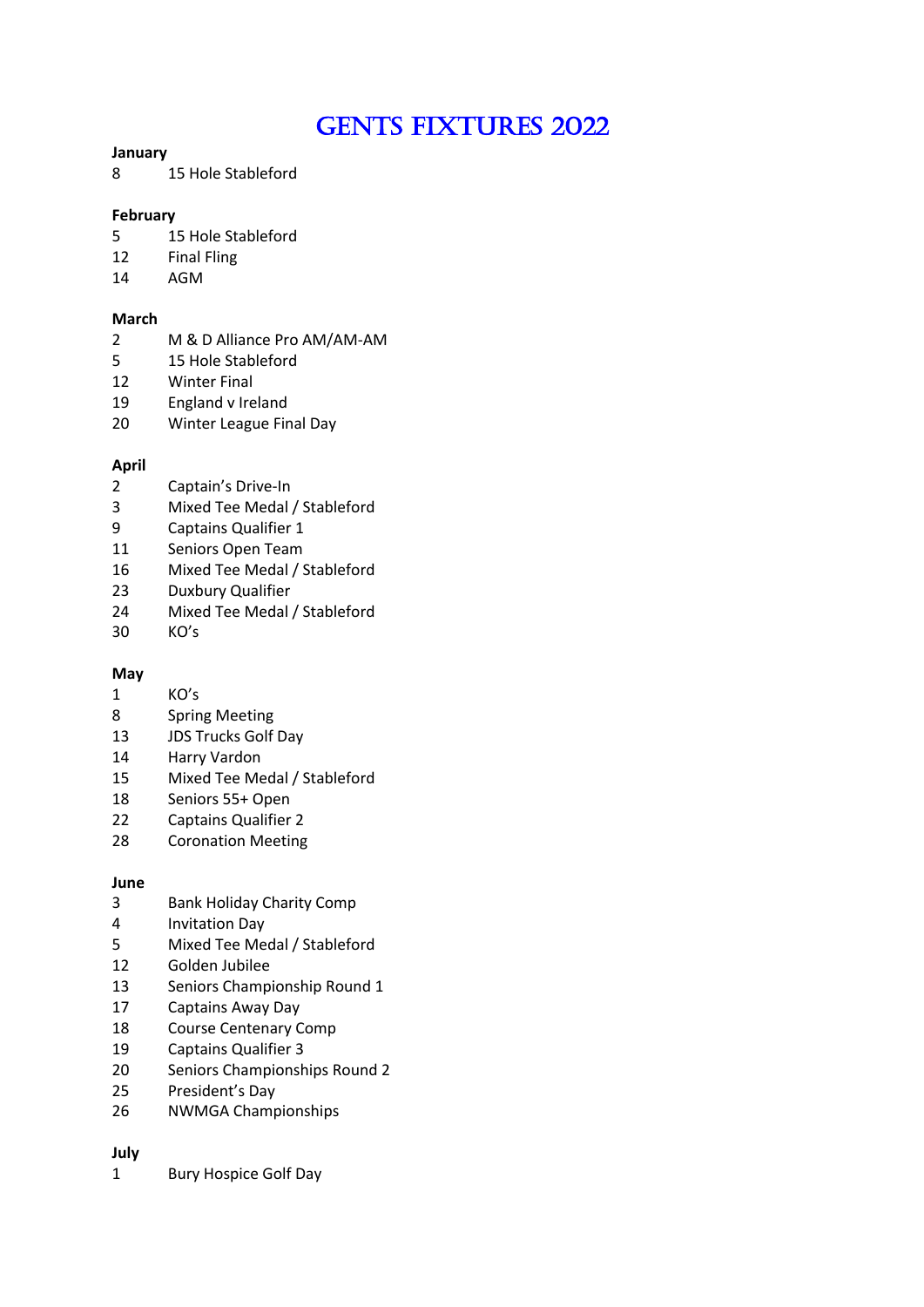- Mixed Tee Medal / Stableford
- Millennium Trophy
- Summer Meeting
- Summer Meeting
- Captains Qualifier 4
- Lord Derby
- Seniors 60+ Open
- Junior Open (PM)
- Wild of Oldham 4-Ball Open
- Open Singles Stableford
- 4BBB Medal Open
- Mixed Open

## **August**

- Captain's Weekend
- Captain's Weekend
- Mixed Tee Medal / Stableford
- Seniors 55+ Open
- Victory & Veterans
- Greens Work
- Greens Work
- Greens Work
- Greens Work
- Greens Work
- Social Comp
- 200 Club

## **September**

- Captain's Charity Day
- ELPGA Event
- Autumn Meeting
- Gold Medal
- 36 Hole Open Scratch
- 4Ball Open
- All Finals Day
- NW Amateur Seniors

## **October**

- Mixed Tee Medal / Stableford
- October Meeting
- Mixed Tee Medal / Stableford
- Mixed Tee Medal / Stableford
- Mixed Tee Medal / Stableford

# **November**

## **December**

Turkey Shoot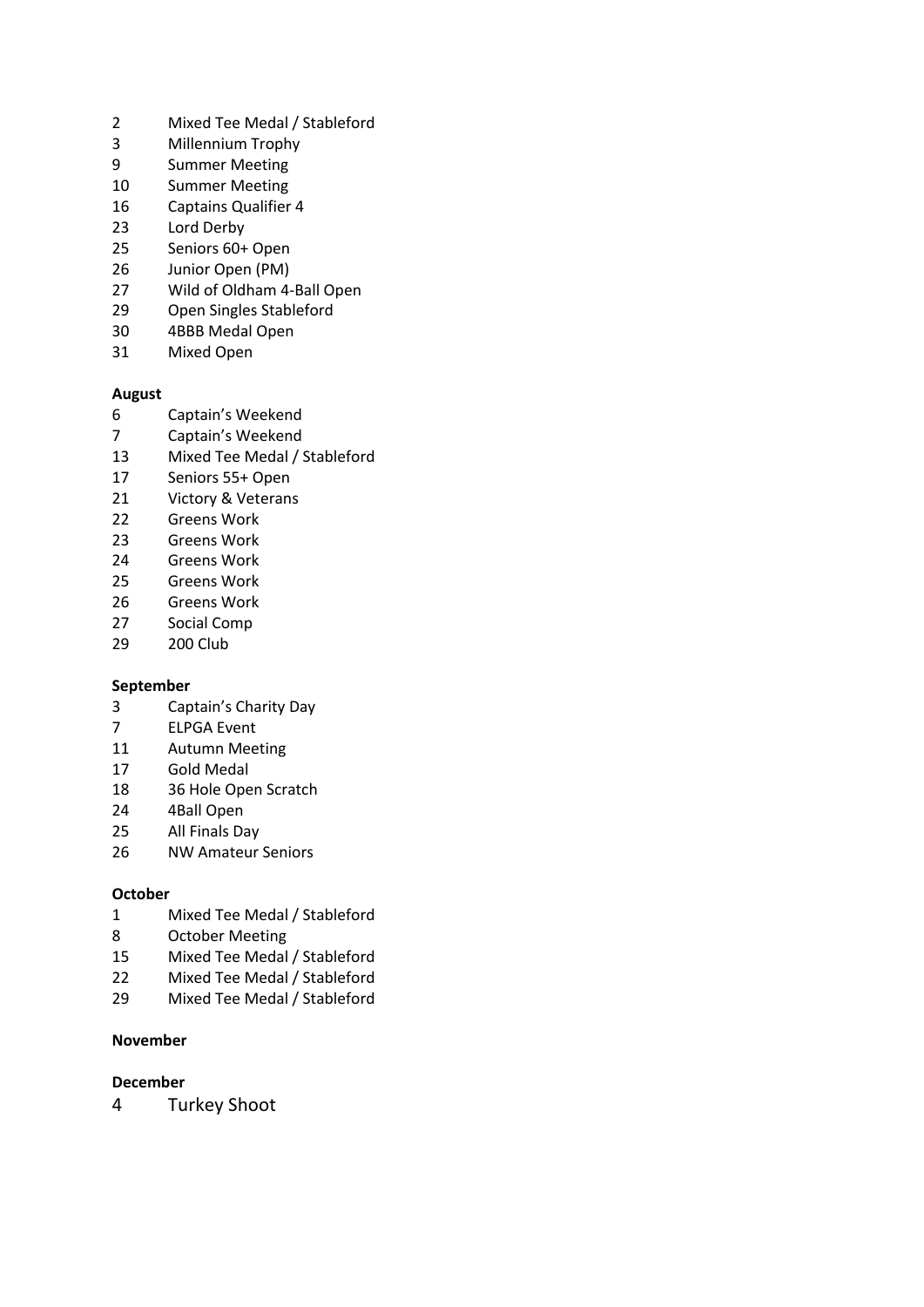# LADIES FIXTURES 2022

# **January**

- Monica Holt Alt Day
- Monica Holt
- Points Alt Day
- Points
- Monica Holt Alt Day

# **February**

- Monica Holt
- Ladies AGM
- Points Alt Day
- Points
- Monica Holt Alt Day

# **March**

- Monica Holt
- Points Alt Day
- Points
- Monica Holt Final 18 Holes

## **April**

- Lady Captain's Drive-In 8 Hole Stableford. Dinner and Presentation 7 for 7.30
- EG Medal 1 & LLCGA Frances Smith Qual Alt Day
- EG Medal 1 & LLCGA Frances smith Qual
- 3 Lady Team (8 or 18 hole) 2 scores to count
- Charity Trophy Stableford Alt Day
- NWMGA Mixed Championship @ Stand GC
- Charity Trophy Stableford Presentation & Supper 7.30 for 8
- Mrs K P Taylor Trophy \*\* & EG Medal 2 Alt Day

## **May**

- Mrs K P Taylor Trophy \*\* & EG Medal 2
- 4 LLCGA Interclub Handicap Tournement (East Division) qualifier @ Burnley GC
- Mr Vice Captain's Prize Alt Day Stableford
- Mr Vice Captain's Prize Stableford
- LLCGA Scott Leggatt Foursomes Qualifier
- 14 Lady Captain's 1<sup>st</sup> Round & EG Medal 3 ELLGA Handicap Shield & Annie Chambers Qual Alt Day
- 17 Lady Captain's 1<sup>st</sup> Round & EG Medal 3 ELLGA Handicap Shield & Annie Chambers Qual
- Lady Vice Captain's Prize Alt Day Stableford
- Lady Vice Captain's Prize Stableford Lady Vice Captains and vice Captains Presentation & Supper 7.30 for 8.00
- 1911 Jug Foursomes & Qual for R&A Coronation Foursomes Alt Day
- Ladies Open Texas Scramble
- 1911 Jug Foursomes & Qual for R&A Coronation Foursomes

# **June**

7 Fun Comp – 3 clubs & Putter. ELLGA Scratch Shield & Worsley Trophy @ Burnley GC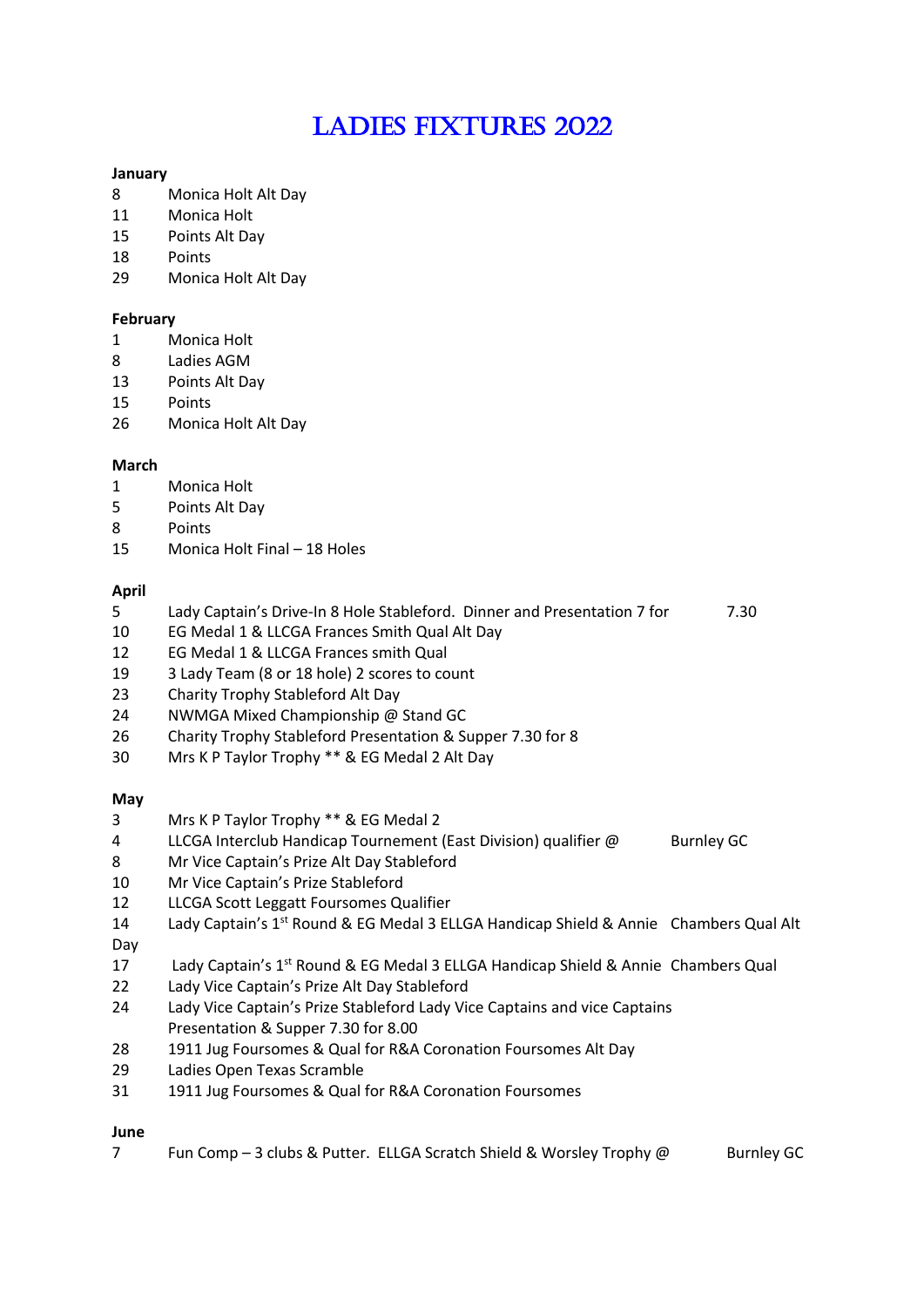- 9 LCSLGA Ladies competition @ Bury GC. LLCGA Elsie Corlett Summer Meeting @ West Lancs GC
- M&DLGA Bunty Booth Final @ Davyhulme Park GC
- Lady President's Prize \*\* Last Tee 3pm. Presentation and dinner, 7 for 7.30
- Course Centenary Comp
- Bessie Wolstenholme Trophy & EG Medal 4 Alt Day
- Bessie Wolstenholme Trophy & EG Medal 4 ELLGA Handicap Shield & Annie Chambers
- Final @ Breightmet GC
- Queens Silver Jubilee & Seniors Trophy Ladies 70+ Alt Day Stableford
- NWMLGA Ladies Team Event @ Prestwich GC
- Queens Silver Jubilee & Seniors Trophy Ladies 70+ Stableford

# **July**

- Lady Captains 2nd Round & EG Medal 5 Alt Day
- 5 Lady Captains 2<sup>nd</sup> Round & EG Medal 5
- LLCGA Interclub Bronze Tournment (East Div) at Towneley GC
- Ladies Invitation Day
- Mr President's Prize Alt Day Stableford
- 11 LLCGA Scott Leggatt County Finals @ Chorley GC. LLCGA 4ball Team Event @ Morecambe GC
- Mr President's Prize Stableford. Presentation & Supper. 7.30 for 8.00.
- PING 4BBB Qual
- Murgatroyd Trophy \*\* & EG Medal 6 Alt Day
- Murgatroyd Trophy \*\* & EG Medal 6
- Centenary Trophy \*\* & EG Medal 7 Alt Day
- Centenary Trophy \*\* & EG Medal 7
- Ladies Open Team Event
- Sue Warrington Trophy Alt Day Stableford

# **August**

- Sue Warrington Trophy Stableford
- NWMLGA 4BBB Gloria Booth @ Worsley GC
- Lady Captain's Final Round\*\* Last Tee off 3.00 pm. Presentation and dinner 7 for 7.30
- Butcher Scratch \*\* and Nett Brooches & EG Medal 8 & MDLGA Bunty Booth Qual Alt Day
- Butcher Scratch \*\* and Nett Brooches & EG Medal 8 & MDLGA Bunty Booth Qual
- 17 LLCGA Lady Derby Challenge Cup & President's Prize Qualifier @ Grange Park GC
- Fun Comp 8 or 18 holes
- LLCGA Handicap & Bronze Shield East Division Finals @ Lytham Green Drive GC
- EG Medal 9 NWMGA Founders Trophy Qual Alt Day
- EG Medal 9 NWMGA Founders Trophy
- LLCGA Lady Derby Challenge Cup & Presidents Prize Final @ Grange Park GC

# **September**

- LLCGA Lady Derby Challenge Cup & Presidents Prize Final @ Grange Park GC
- Mr Captain's Prize Alt Day
- LLCGA Bronze Shield Finals @ Great Harwood GC
- Mr Captain's Prize Presentation & Supper 7.30 for 8.00
- ELLGA autumn Meeting Team Event @ Great Harwood GC